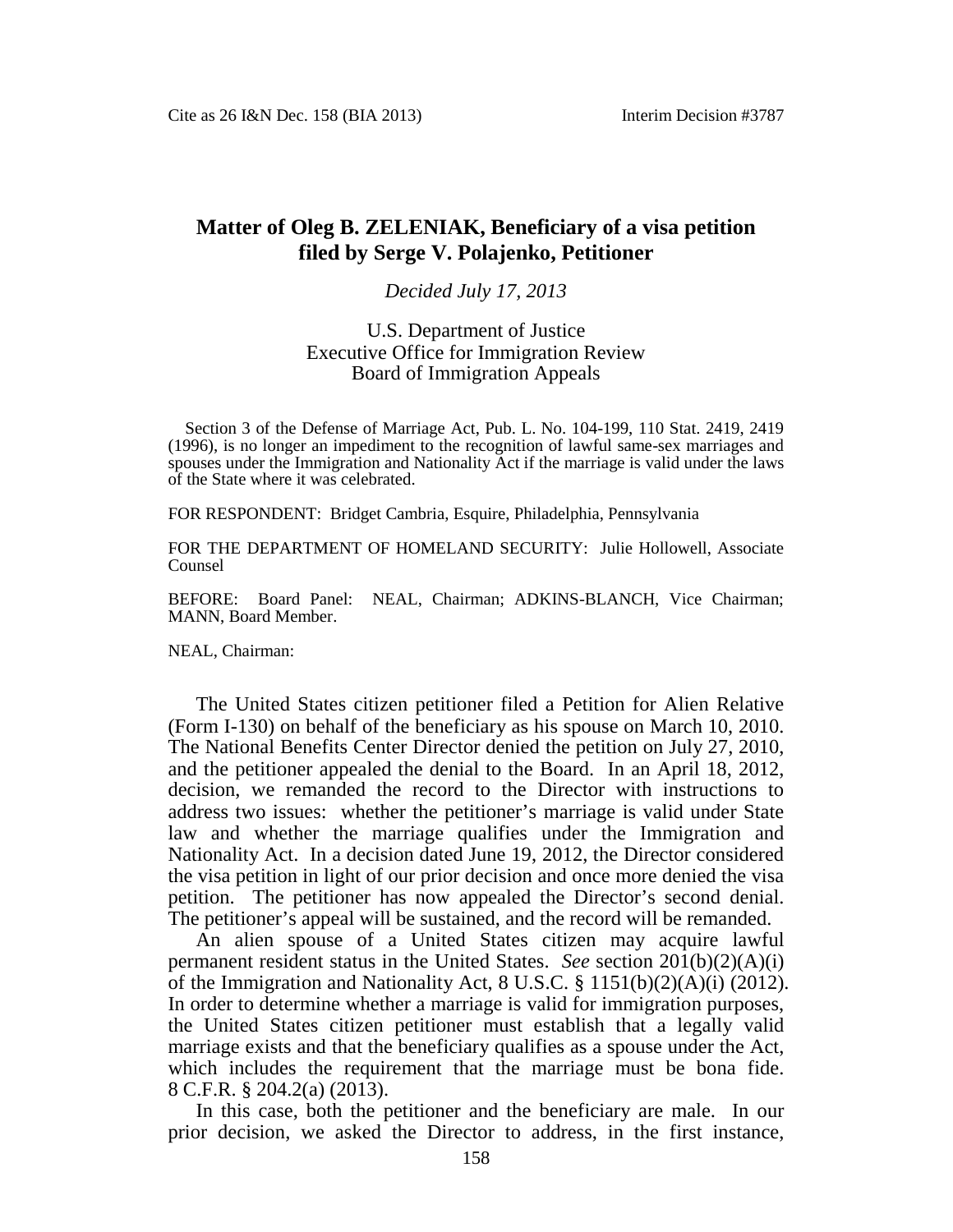whether the petitioner and the beneficiary have a valid marriage under the laws of Vermont. *See Matter of Lovo*, 23 I&N Dec. 746, 748 (BIA 2005). We further asked the Director to address, again in the first instance, whether the marriage of the petitioner and the beneficiary would qualify the beneficiary to be considered a spouse under the Act absent the requirements of section 3 of the Defense of Marriage Act, Pub. L. No. 104-199, 110 Stat. 2419, 2419 (1996) ("DOMA"). That section set forth the meaning of the word "marriage" in 1 U.S.C. § 7 (Supp. II 1996) as follows:

In determining the meaning of any Act of Congress, or of any ruling, regulation, or interpretation of the various administrative bureaus and agencies of the United States, the word "marriage" means only a legal union between one man and one woman as husband and wife, and the word "spouse" refers only to a person of the opposite sex who is a husband or a wife.

On remand, the Director determined that the petitioner and beneficiary have a valid marriage under the laws of Vermont. However, the Director declined to consider the issue whether the beneficiary would be a spouse under the Act absent the requirements of section 3 of the DOMA, which was the controlling Federal statute.

On June 26, 2013, while this appeal was pending, the United States Supreme Court ruled that section 3 of the DOMA is unconstitutional as a violation of the constitutional guarantees of equal protection and due process. *See United States v. Windsor*, 133 S. Ct. 2675, 2695-96 (2013). As the Court explained:

The responsibility of the States for the regulation of domestic relations is an important indicator of the substantial societal impact the State's classifications have in the daily lives and customs of its people. DOMA's unusual deviation from the usual tradition of recognizing and accepting state definitions of marriage here operates to deprive same-sex couples of the benefits and responsibilities that come with the federal recognition of their marriages.

## *Id.* at 2693.

The Supreme Court's ruling in *Windsor* has therefore removed section 3 of the DOMA as an impediment to the recognition of lawful same-sex marriages and spouses if the marriage is valid under the laws of the State where it was celebrated. This ruling is applicable to various provisions of the Act, including, but not limited to, sections  $101(a)(15)(K)$  (fiance and fiancée visas), 203 and 204 (immigrant visa petitions), 207 and 208 (refugee and asylee derivative status), 212 (inadmissibility and waivers of inadmissibility), 237 (removability and waivers of removability), 240A (cancellation of removal), and 245 (adjustment of status), 8 U.S.C. §§ 1101(a)(15)(K), 1153, 1154, 1157, 1158, 1182, 1227, 1229b, and 1255 (2012).